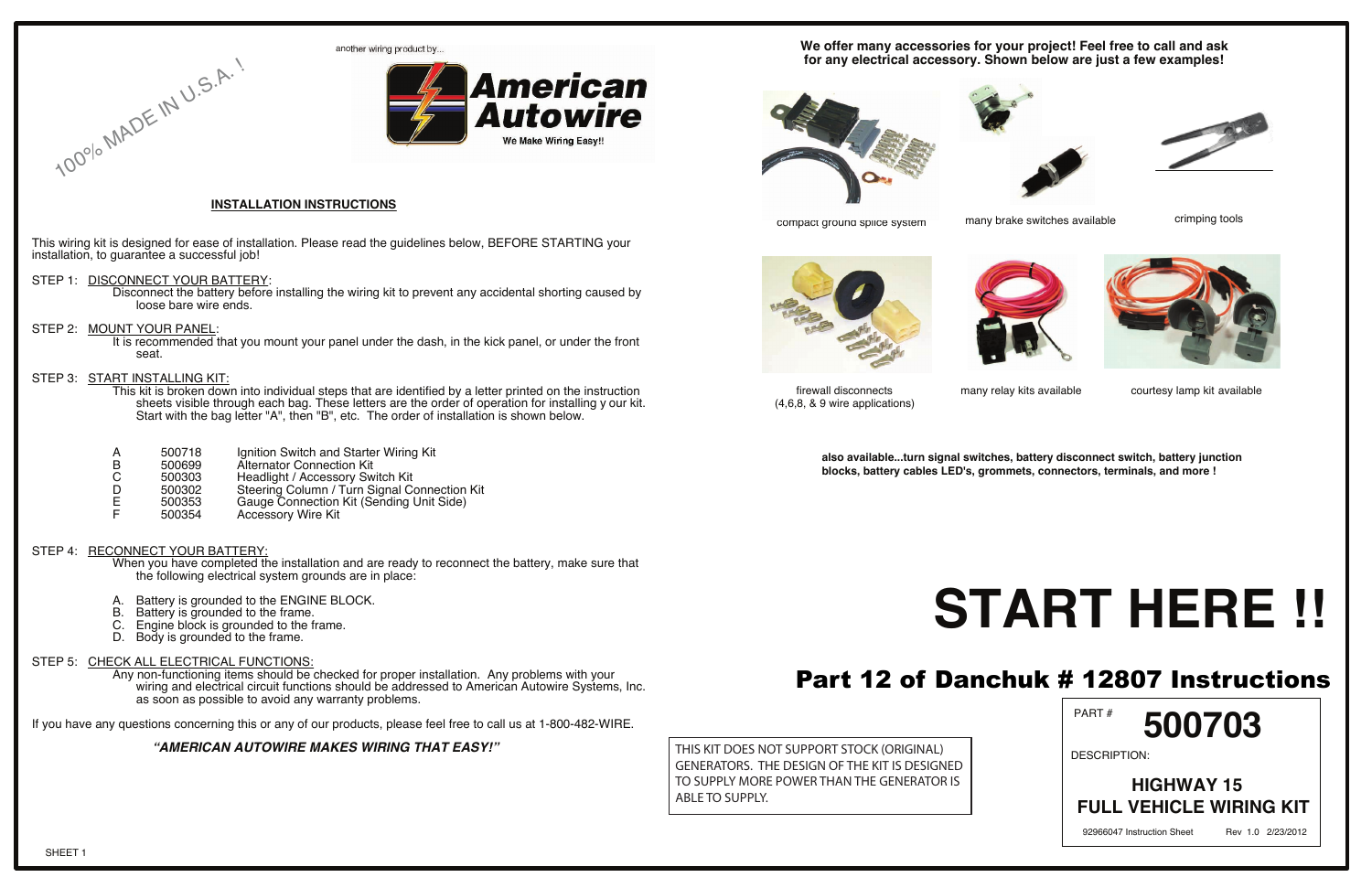

| DK. BLUE     |
|--------------|
| DK. GREEN    |
| <b>PINK</b>  |
| ORANGE       |
| <b>BROWN</b> |
| <b>WHITE</b> |
|              |

| DK BLUE         |
|-----------------|
| LT BLUE         |
| <b>LT GREEN</b> |
| DK GREEN        |
|                 |
| <b>TAN</b>      |
| <b>BROWN</b>    |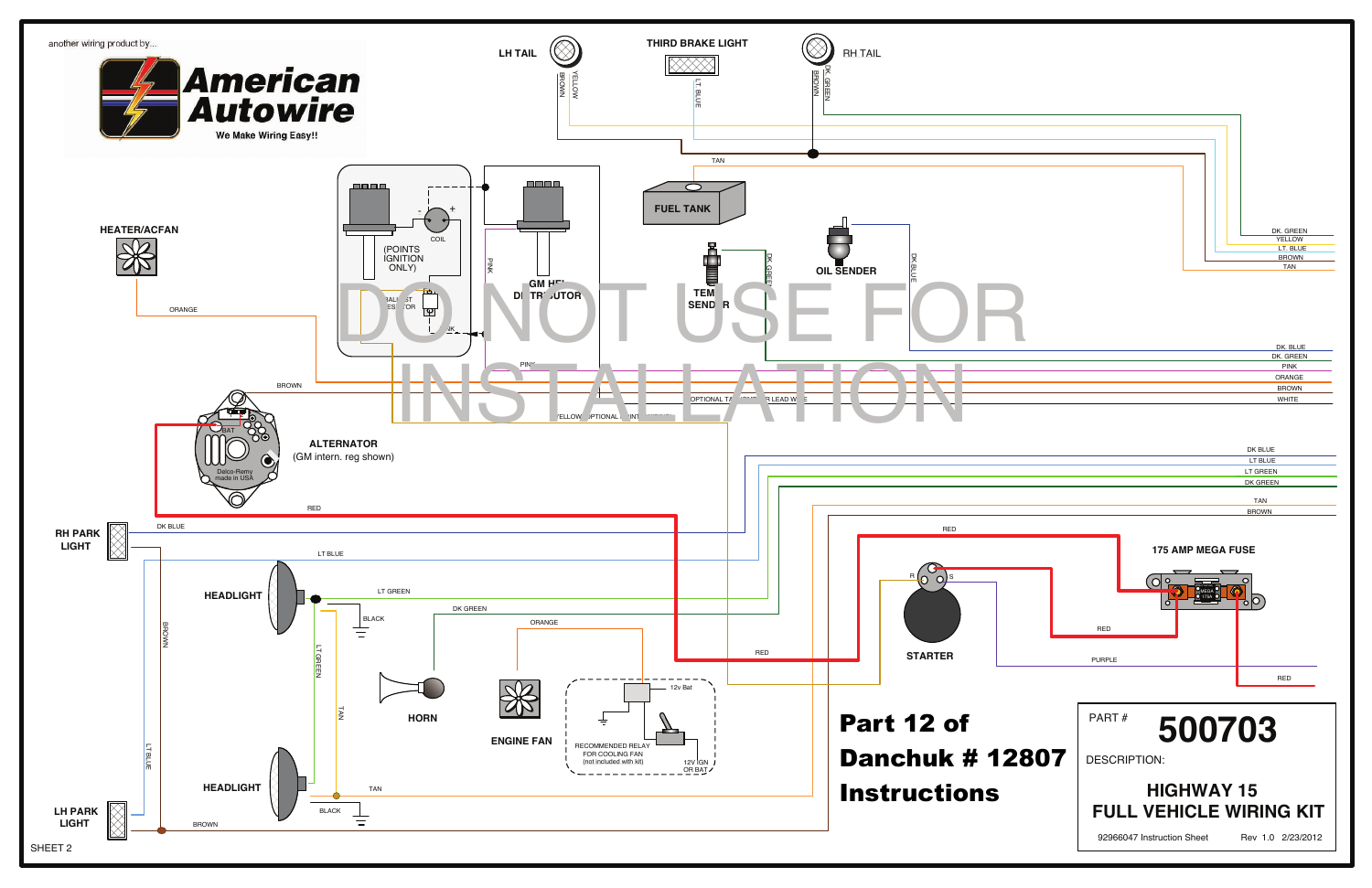